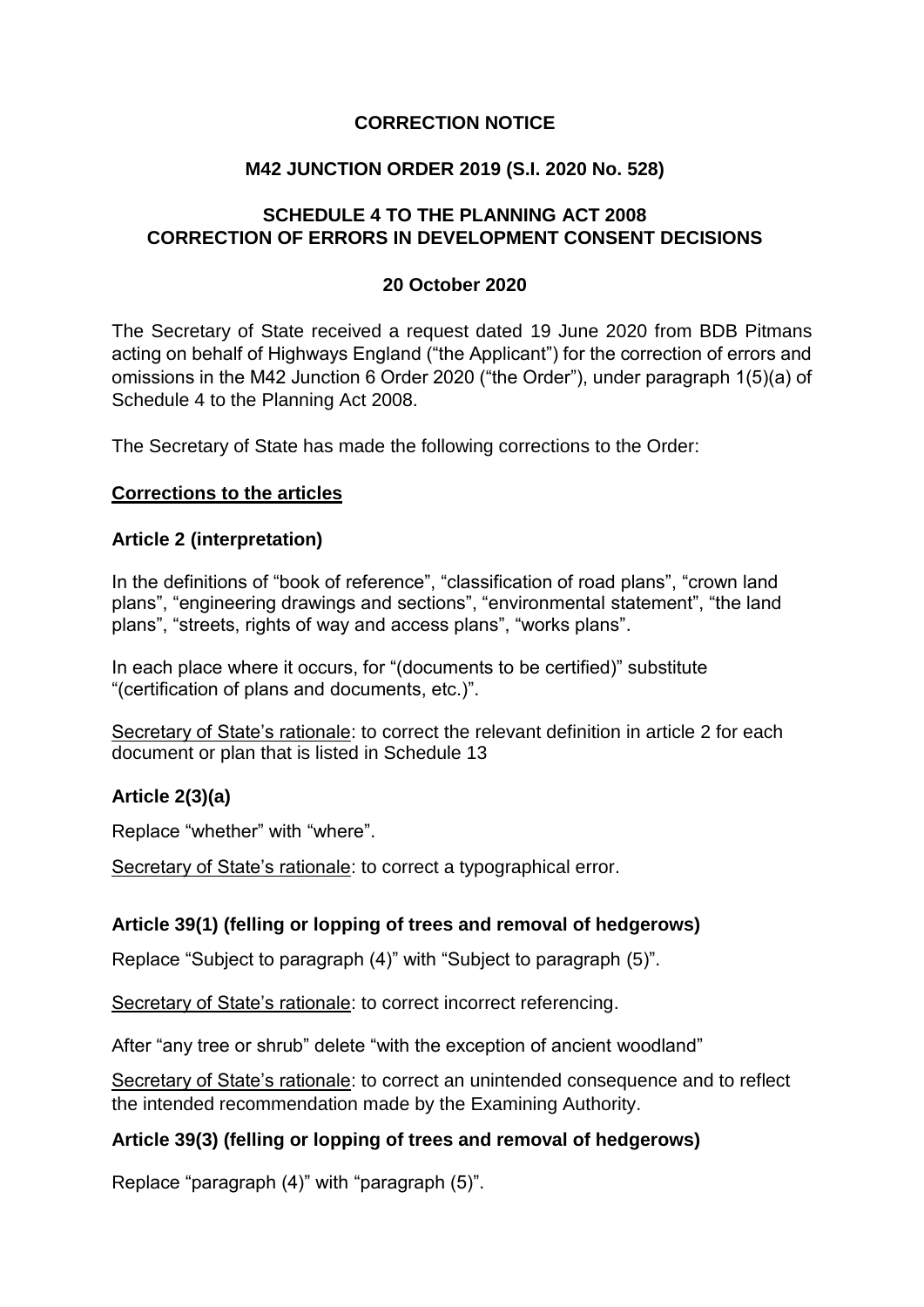Secretary of State's rationale: to correct incorrect referencing.

At the end of article 39(3) insert new paragraph—

"(4) The undertaker may remove fell or lop, or cut back the roots of, any tree or shrub comprised in ancient woodland within or overhanging the limits of deviation of Work No. 3, Work No. 4 or Work No.5, if it reasonably believes it to be necessary to do so to prevent the tree or shrub—

- (a) from obstructing or interfering with the construction, maintenance or operation of the authorised development or any apparatus used in connection with the authorised development; or
- (b) from constituting a danger to persons using the authorised development".

Secretary of State's rationale: to correct an unintended consequence and to reflect the intended recommendation of the Examining Authority.

### **Article 39(4)**

Renumber paragraph "4" as paragraph "5".

Secretary of State's rationale: to correct incorrect referencing.

Replace "paragraphs  $(1)$ ,  $(2)$  or  $(3)$ ," with "paragraphs  $(1)$ ,  $(2)$ ,  $(3)$  or  $(4)$ ".

Secretary of State's rationale: to correct referencing following the insertion of the new paragraph (4).

#### **Article 39(5)**

Renumber paragraph "5" as paragraph "6".

Secretary of State's rationale: to correct incorrect referencing.

Replace "paragraph (4)" with "paragraph (5)".

Secretary of State's rationale: to correct incorrect referencing.

#### **Article 39(6)**

Renumber paragraph "6" as paragraph "7".

Secretary of State's rationale: to correct paragraph referencing.

#### **Article 44(1) (certification of plans and documents, etc.)**

Replace "(documents to be certified)" with "(certification of plans and documents, etc.)"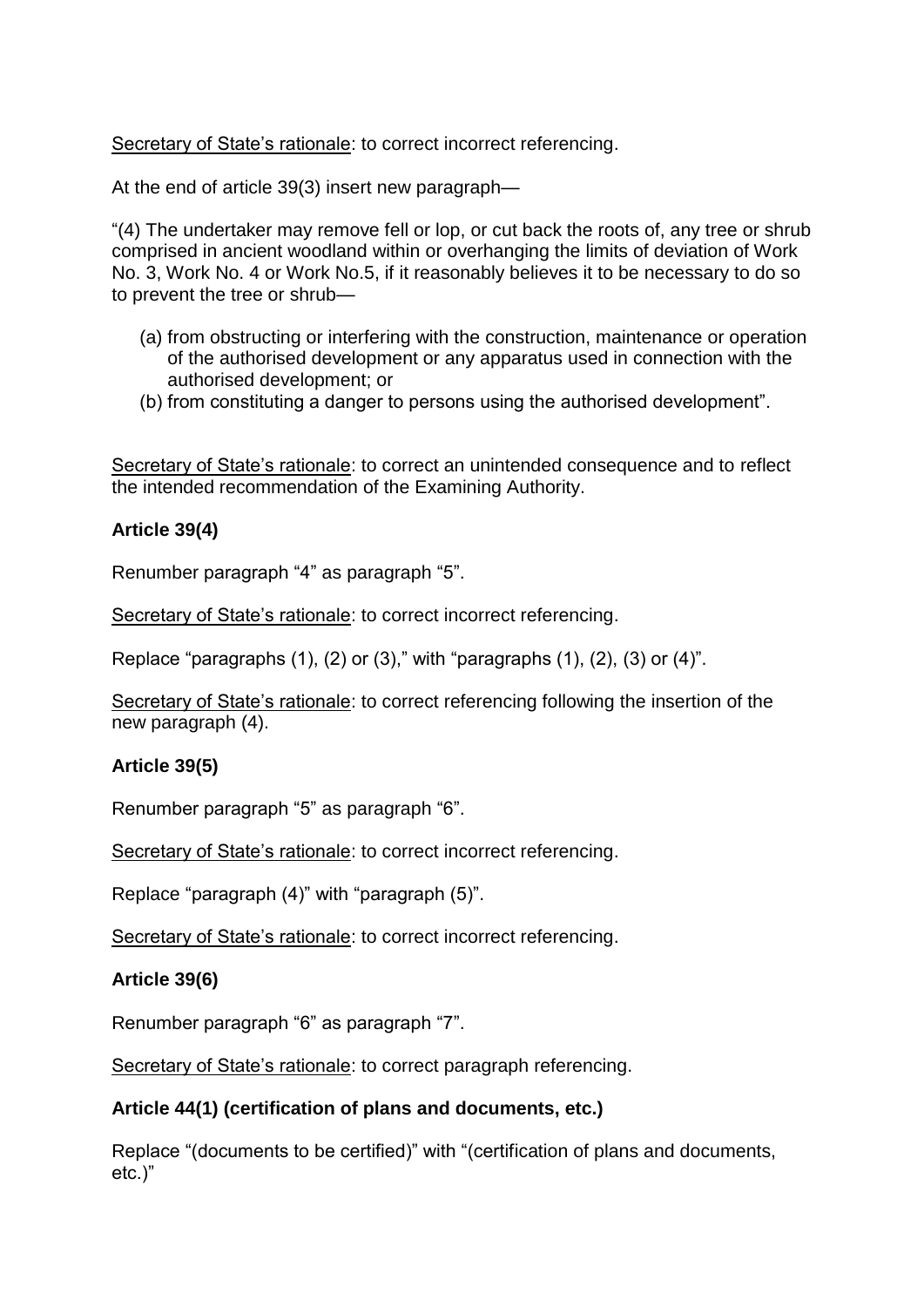Secretary of State's rationale: to correct the title for Schedule 13 in relation to the documents or plans defined in article 2 that are listed in Schedule 13.

# **Corrections to Schedules**

### **Schedule 2 (requirements)**

Part 1 (requirements), requirement 10(1) – traffic management

After "consultation with the relevant planning authority on matters related to its function" delete "and the Royal Mail".

Secretary of State's rationale: to remove text no longer needed as an agreement is in place that requires the Applicant to consult with Royal Mail in respect of the traffic management plan.

# **Schedule 11 (felling or lopping of trees and removal of hedgerows)**

In Part 1 after the row "G6 Bickenhill" delete the blank row.

Secretary of State's rationale: to delete the erroneous blank row.

#### **Proposed corrections not made**

#### **Article 22(3) (protective work to buildings)**

Replace "the land" with "any building falling within paragraph (1) and any land within its curtilage".

Secretary of State's rationale: this is not regarded as a correctable error since it is included in the statement of reasons at (paragraph 79).

# **LEGAL CHALLENGES RELATING TO APPLICATIONS FOR DEVELOPMENT CONSENT ORDERS**

Under section 118(4) of the Planning Act 2008, a decision under paragraph 1 of Schedule 4 to correct an error in an Order granting development consent can be challenged only by means of a claim for judicial review. A claim for judicial review must be made to the High Court during the period of 6 weeks beginning with the day after the day on which the Order making the correction is published. M42 Junction 6 (Correction) Order 2020 (as made) is being published on the Planning Inspectorate website at the following address:

[https://infrastructure.planninginspectorate.gov.uk/projects/west-midlands/m42](https://infrastructure.planninginspectorate.gov.uk/projects/west-midlands/m42-junction-6-improvement/) [junction-6-improvement/](https://infrastructure.planninginspectorate.gov.uk/projects/west-midlands/m42-junction-6-improvement/)